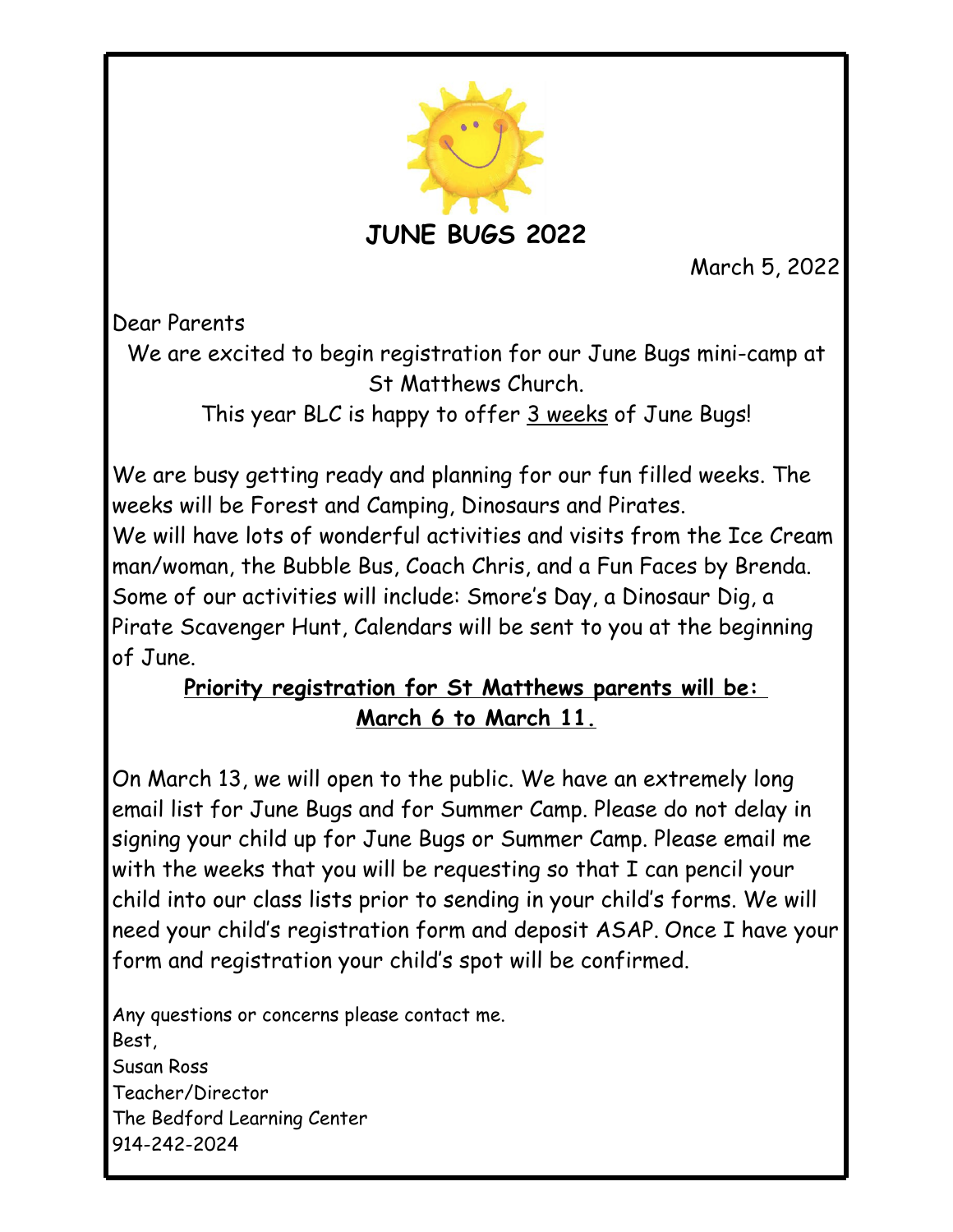|                                                            | <b>BEDFORD LEARNING CENTER</b>                                                                             |  |                                                                                                                                                                                                                                                                                                                                                                                                                                                                    |  |
|------------------------------------------------------------|------------------------------------------------------------------------------------------------------------|--|--------------------------------------------------------------------------------------------------------------------------------------------------------------------------------------------------------------------------------------------------------------------------------------------------------------------------------------------------------------------------------------------------------------------------------------------------------------------|--|
|                                                            | <b>JUNE BUGS at ST MATTHEWS</b>                                                                            |  |                                                                                                                                                                                                                                                                                                                                                                                                                                                                    |  |
|                                                            | 2022 REGISTRATION                                                                                          |  |                                                                                                                                                                                                                                                                                                                                                                                                                                                                    |  |
|                                                            |                                                                                                            |  |                                                                                                                                                                                                                                                                                                                                                                                                                                                                    |  |
|                                                            |                                                                                                            |  | Please circle class entering: 2's class 3's class 4's class or Kindergarten in Sept 2022                                                                                                                                                                                                                                                                                                                                                                           |  |
|                                                            |                                                                                                            |  |                                                                                                                                                                                                                                                                                                                                                                                                                                                                    |  |
|                                                            |                                                                                                            |  |                                                                                                                                                                                                                                                                                                                                                                                                                                                                    |  |
|                                                            |                                                                                                            |  |                                                                                                                                                                                                                                                                                                                                                                                                                                                                    |  |
|                                                            |                                                                                                            |  |                                                                                                                                                                                                                                                                                                                                                                                                                                                                    |  |
| Primary Emergency Contact (other than parents or guardian) |                                                                                                            |  |                                                                                                                                                                                                                                                                                                                                                                                                                                                                    |  |
|                                                            |                                                                                                            |  |                                                                                                                                                                                                                                                                                                                                                                                                                                                                    |  |
|                                                            |                                                                                                            |  |                                                                                                                                                                                                                                                                                                                                                                                                                                                                    |  |
|                                                            |                                                                                                            |  |                                                                                                                                                                                                                                                                                                                                                                                                                                                                    |  |
| <b>Emergency Information</b>                               |                                                                                                            |  |                                                                                                                                                                                                                                                                                                                                                                                                                                                                    |  |
|                                                            |                                                                                                            |  |                                                                                                                                                                                                                                                                                                                                                                                                                                                                    |  |
|                                                            |                                                                                                            |  | 2. Preferred Hospital: 2. Preferred Hospital:                                                                                                                                                                                                                                                                                                                                                                                                                      |  |
|                                                            |                                                                                                            |  |                                                                                                                                                                                                                                                                                                                                                                                                                                                                    |  |
|                                                            |                                                                                                            |  |                                                                                                                                                                                                                                                                                                                                                                                                                                                                    |  |
|                                                            |                                                                                                            |  |                                                                                                                                                                                                                                                                                                                                                                                                                                                                    |  |
|                                                            |                                                                                                            |  |                                                                                                                                                                                                                                                                                                                                                                                                                                                                    |  |
|                                                            |                                                                                                            |  |                                                                                                                                                                                                                                                                                                                                                                                                                                                                    |  |
| 8. Any special health conditions:                          |                                                                                                            |  |                                                                                                                                                                                                                                                                                                                                                                                                                                                                    |  |
|                                                            | therefore unable to offer refunds for withdrawal or absence of any kind.                                   |  | JUNE BUGS: This mini-camp session is a fun-filled time for children aged 2-5 years old. The children will<br>explore water activities, art and crafts, nature, music, dramatic play, games, storytelling, science and outdoor<br>play. The incoming 2's will be placed in the current 2's classroom. The outgoing 2's will be in the current 4's'<br>classroom. The downstairs 3's room will have the 3's/4's children. Staff is hired based on enrollment; we are |  |
| June 13-17:                                                | 9:00 AM - 12 PM 5 days \$335.00/Week                                                                       |  |                                                                                                                                                                                                                                                                                                                                                                                                                                                                    |  |
| June 20-24:                                                | 9:00 AM - 12 PM 5 days \$335.00/Week                                                                       |  |                                                                                                                                                                                                                                                                                                                                                                                                                                                                    |  |
|                                                            | June 27-July 1: 9:00 AM - 12 PM 5 days \$335.00/Week                                                       |  |                                                                                                                                                                                                                                                                                                                                                                                                                                                                    |  |
|                                                            | Total Fee Enclosed with Registration form: \$<br>Please make checks payable to The Bedford Learning Center |  | Deposit-non-refundable by April 1st (Balance due May 15) \$335.00                                                                                                                                                                                                                                                                                                                                                                                                  |  |
|                                                            | <b>Camper Information</b>                                                                                  |  |                                                                                                                                                                                                                                                                                                                                                                                                                                                                    |  |